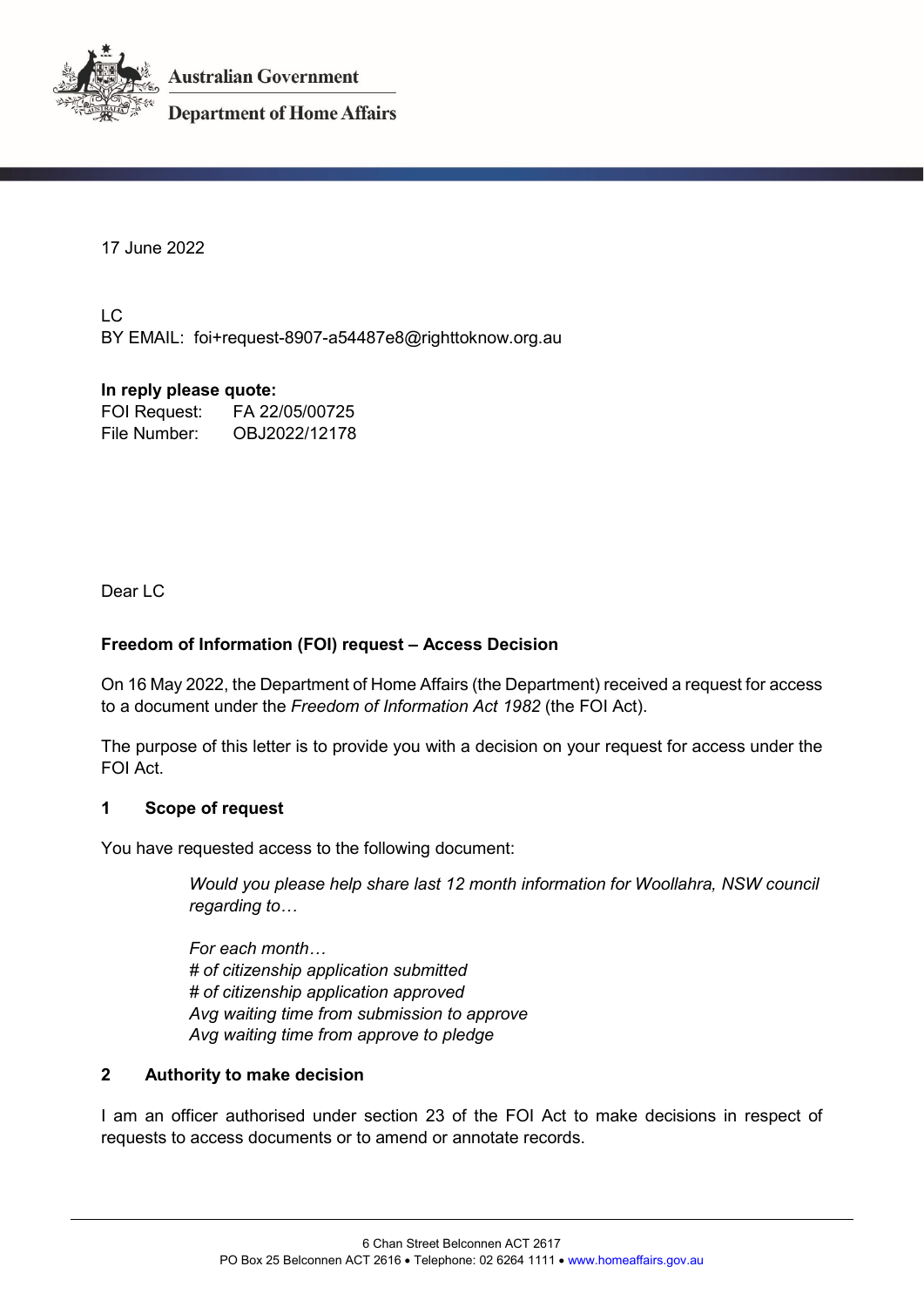## **3 Relevant material**

In reaching my decision I referred to the following:

- the terms of your request
- the document relevant to the request
- the FOI Act
- Guidelines published by the Office of the Information Commissioner under section 93A of the FOI Act (the FOI Guidelines)
- advice from departmental officers with responsibility for matters relating to the document to which you sought access.

## **4 Document in scope of request**

In accordance with section 17 of the FOI Act, the Department has used its computer system to produce one document that contains information that falls within the scope of your request. The data produced in the document existed in the possession of the Department on 16 May 2022 when your FOI request was received.

## **5 Decision**

The decision in relation to the document in the possession of the Department which falls within the scope of your request is as follows:

• Release one document in part with deletions

## **6 Reasons for Decision**

Detailed reasons for my decision are set out below.

My findings of fact and reasons for deciding that the exemption provision applies to that information are set out below.

## *6.1 Section 22 of the FOI Act – irrelevant to request*

Section 22 of the FOI Act provides that if giving access to a document would disclose information that would reasonably be regarded as irrelevant to the request, it is possible for the Department to prepare an edited copy of the document, modified by deletions, ensuring that the edited copy would not disclose any information that would reasonably be regarded as irrelevant to the request.

Your request is for data for months, it does not seek cumulative total figures. I have decided that parts of document marked 's22(1)(a)(ii)' would disclose information, namely certain cumulative total figures, that could reasonably be regarded as irrelevant to your request. I have prepared an edited copy of the document, with the irrelevant material deleted pursuant to section 22(1)(a)(ii) of the FOI Act.

The remainder of the document has been released to you as it is relevant to your request.

## **7 Legislation**

A copy of the FOI Act is available at https://www.legislation.gov.au/Series/C2004A02562. If you are unable to access the legislation through this website, please contact our office for a copy.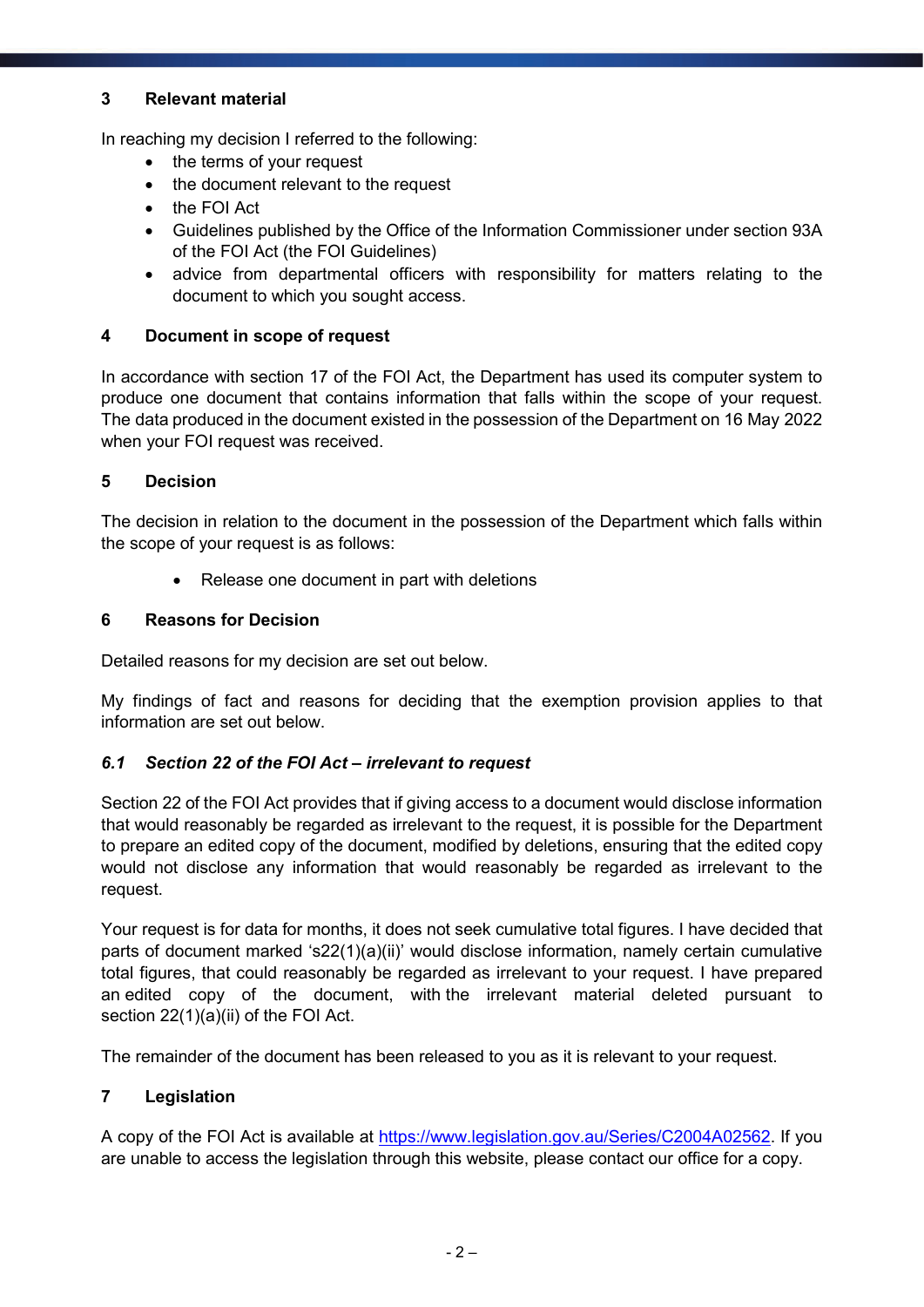## **8 Final decision on charge**

On 9 June 2022 the Department issued you with a notice of the preliminary charge in the amount of **\$45.00** to process your request, which includes the first five hours of decision-making at no cost.

## *Amount already paid*

On 16 June 2022, the Department received your payment of \$45.00 - the total charge indicated in the preliminary charges notice issued by the Department.

As you have paid the full amount required, the Department is now releasing the document to you. If you are dissatisfied with the decision to impose charges, your review rights are set out in the paragraph titled "Your Review Rights" below.

### **9 Your Review Rights**

## *Internal Review*

If you disagree with this decision, you have the right to apply for an internal review by the Department of this decision. Any request for internal review must be provided to the Department within 30 days of you being notified of the decision. Where possible please attach reasons why you believe a review of the decision is necessary. The internal review will be carried out by an officer other than the original decision maker and the Department must make a review decision within 30 days.

Applications for review should be sent to:

By email to: foi.reviews@homeaffairs.gov.au

OR

By mail to: Freedom of Information Section Department of Home Affairs PO Box 25 BELCONNEN ACT 2617

### *Review by the Office of the Australian Information Commissioner*

You may apply directly to the Office of the Australian Information Commissioner (OAIC) for a review of this decision. You must apply in writing within 60 days of this notice. For further information about review rights and how to submit a request for a review to the OAIC, please see https://www.oaic.gov.au/freedom-of-information/reviews-and-complaints/informationcommissioner-review/.

### **10 Making a Complaint**

You may complain to the Australian Information Commissioner about action taken by the Department in relation to your request.

Your enquiries to the Australian Information Commissioner can be directed to:

Phone 1300 363 992 (local call charge)

Email enquiries@oaic.gov.au